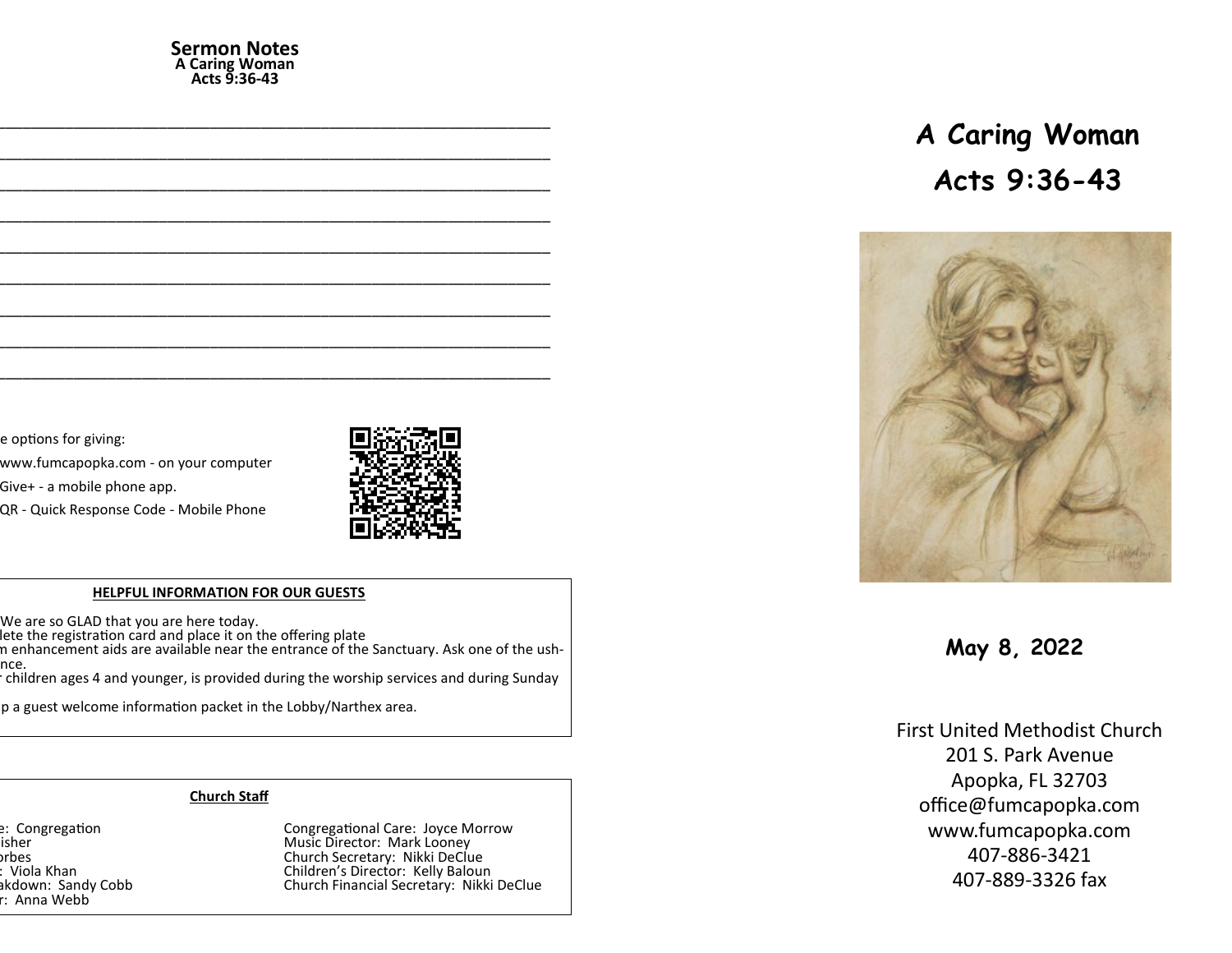May 8, 2022

 Joan Forbes, Organ to God; During the service, let God speak with you; After the service, speak to one another)

be with you. with you.

And Announcements **And Announcements Pastor John** ion card and place it in the offering plate at the time of offering)

t us call to mind those who have loved the Lord, who the Lord has called home. **People than Lord we may always love them as well.** e in the Lord. **Pearthe Lord. Love all.** 

| "Come, Christians, Join to Sing"            | No. 154                        |
|---------------------------------------------|--------------------------------|
| The Apostles' Creed-Traditional Version     | No. 881                        |
| "Glory Be To The Father"                    | Instrumental                   |
| "A Mother's Love"                           | Joan Forbes                    |
| er and The Lord's Prayer:                   | Pastor John                    |
| "Thy Word Is a Lamp"                        | No. 601                        |
| Acts 9:36-43<br><b>A Caring Woman</b>       | N.T. 128<br><b>Pastor John</b> |
| "God Be with You till We Meet Again"        | No. 580                        |
| ssing:                                      | Pastor John                    |
|                                             | Joan Forbes                    |
| *Indicates people to stand as they are able |                                |

# **The Flowers on the Altar:**

are to the Glory of God and a show of love from Mike & Patsy Murphy as they grieve the loss of their daughter Beth, from the Jubilee Circle



# **Remember those celebrating special occasions:**

 **Birthdays** Melia Evans-Lebeda, Sydney Hoyt, Kelly Weekley, Nellie Van Camp

**Anniversaries**

Grant & Libby Carlson

# **Bowling for Blessings:**

There will be a short information meeting on Sunday, May 15th at 10:45 a.m., in Hall for anyone that is interested in joining our Summer Bowling League. Any questions, please in please summer contact Len Sapone or Kelly Baloun.

Pray for our youth that they find their path in life.

**STAY AND PRAY -** for our Church, children, youth and those who are ill, each Sur and 11:00 services, bring your concerns and lets pray about them. Meet you in f **Prayer Concerns may** be placed on the back of the Registration Cards. There is the Prayer and Prayer and Prayer Brayer Formation Cards. the Prayer Group, for Pastor only and for the Bulletin Prayer List.

# **Bulletin Prayer Requests:**

Jeni Adair, Gaby Alonso, Andrew Alsup, Linda Bailey, Eleanor Bartels and family, Anita Brading, Pam Bragg, Dru Brown, Brenda Burns, Yvonne Coleman, Sonny Co Bryan Curtis, Shaquille Dexter, Nathan Douglas, Mary Edgar, Christy Faircloth, De Tyrone Flowers, Judy Foreman, Gudrun Fortner, Amy Frazier, Dick Funk, Henry G Eleanor Grobaski, Jonathan Hoots, Wayne Hoover, Maria Hose, Alan Hussain, Ka Justin Idle, Isa John-Finn, Judy Kaufman, David Kaufman, Michael Kinney,Toby Ko Eileen Langley, Melia Evans-Lebeda, Ray Lebeda, Patricia Letcher, Cheryl Levine, Carmen Massop, Dolores McCall, Porter McEver, James Morse, Scott Nelson, Sel Robert Odom, Justyn Persaud, Dick Potter, Roxanne Powers, Edith Prewitt, Bart I Joan Rice, Florence Richer, Petra Roach, Roberta Rose, Ajari Saint Cyr, Bob Sapor Michelle Sapone, Jen Saulf, Wayne Schlicter, Caroline Smith, Melanie Smith, Reb Cyril Stevens, June Stiney, Nick & Britni Strates, Joe Sumlin, Frances Summers, Eq Allison Thomas, Jane Vaughn, Betty Wagner, Doug Wahl, Hal Walker, Mike West Kenlyn Williams, Brently Woods, David Young

Please contact the Church office if a name needs to be added or removed from